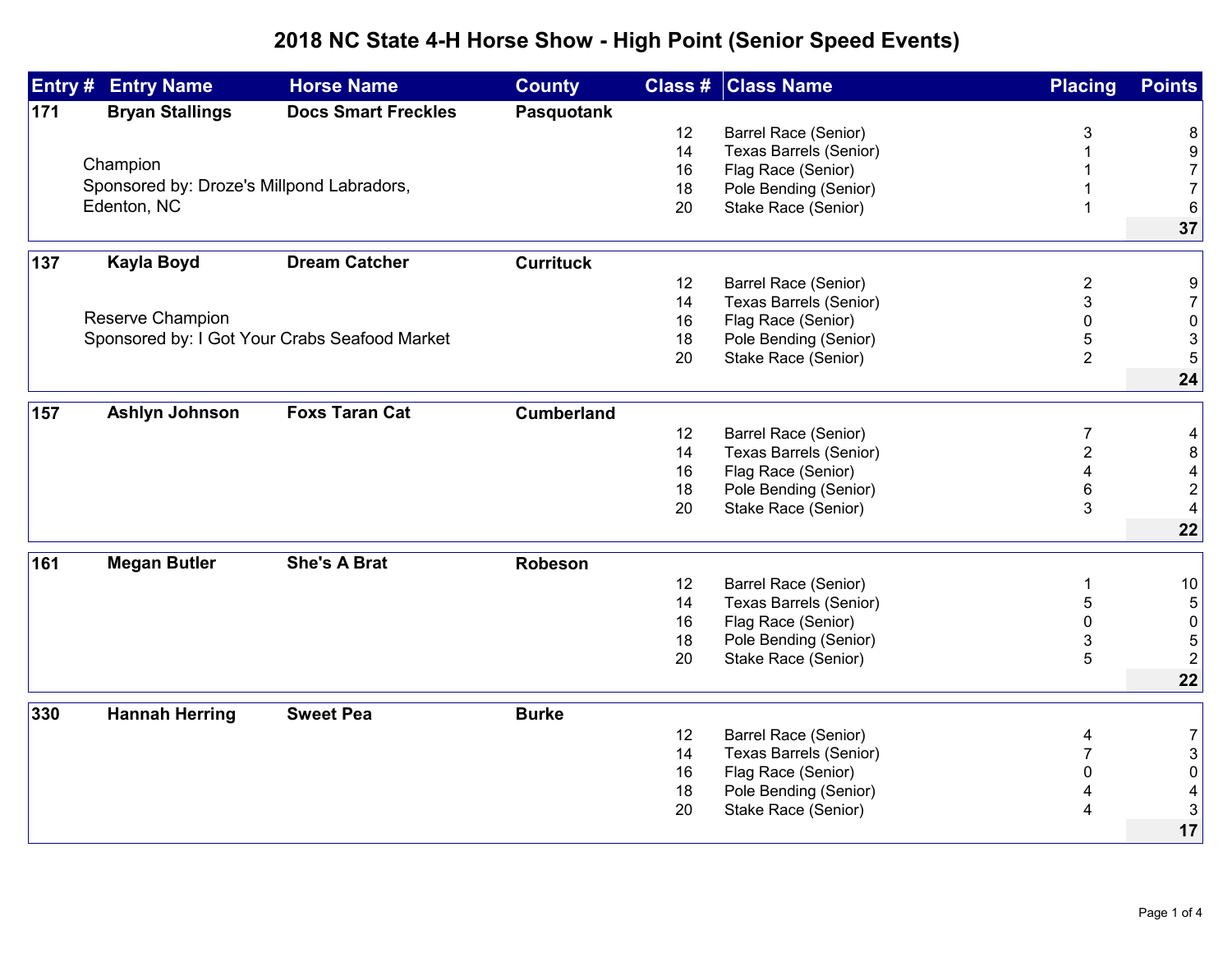| Entry # | <b>Entry Name</b>       | <b>Horse Name</b>          | <b>County</b>    | Class # | <b>Class Name</b>             | <b>Placing</b> | <b>Points</b>       |
|---------|-------------------------|----------------------------|------------------|---------|-------------------------------|----------------|---------------------|
| 281     | Sophia Williford        | <b>Comet</b>               | <b>Granville</b> |         |                               |                |                     |
|         |                         |                            |                  | 12      | <b>Barrel Race (Senior)</b>   | 5              | 6                   |
|         |                         |                            |                  | 14      | <b>Texas Barrels (Senior)</b> | 0              | $\boldsymbol{0}$    |
|         |                         |                            |                  | 16      | Flag Race (Senior)            | $\overline{2}$ | 6                   |
|         |                         |                            |                  | 18      | Pole Bending (Senior)         | 14             | 0                   |
|         |                         |                            |                  |         |                               |                | 12                  |
| 116     | <b>Jared Droze</b>      | <b>Rio</b>                 | Pasquotank       |         |                               |                |                     |
|         |                         |                            |                  | 12      | Barrel Race (Senior)          | 14             | 0                   |
|         |                         |                            |                  | 14      | <b>Texas Barrels (Senior)</b> | 4              |                     |
|         |                         |                            |                  | 16      |                               | 3              | 6                   |
|         |                         |                            |                  | 18      | Flag Race (Senior)            |                | 5<br>0              |
|         |                         |                            |                  |         | Pole Bending (Senior)         | 9              |                     |
|         |                         |                            |                  | 20      | Stake Race (Senior)           | 9              | $\mathbf 0$         |
|         |                         |                            |                  |         |                               |                | 11                  |
| 145     | <b>Santina Hutchens</b> | <b>Dakota Gold Rush</b>    | <b>Johnston</b>  |         |                               |                |                     |
|         |                         |                            |                  | 14      | <b>Texas Barrels (Senior)</b> | 9              | $\mathbf{1}$        |
|         |                         |                            |                  | 18      | Pole Bending (Senior)         | $\overline{c}$ | 6                   |
|         |                         |                            |                  | 20      | Stake Race (Senior)           | 0              | 0                   |
|         |                         |                            |                  |         |                               |                | $\overline{7}$      |
| 198     | <b>Sydney Smith</b>     | <b>Trinity</b>             | Pasquotank       |         |                               |                |                     |
|         |                         |                            |                  | 12      | Barrel Race (Senior)          | 8              | 3                   |
|         |                         |                            |                  | 14      | <b>Texas Barrels (Senior)</b> | 6              | 4                   |
|         |                         |                            |                  | 16      | Flag Race (Senior)            | $\Omega$       | $\mathbf 0$         |
|         |                         |                            |                  | 18      |                               |                | 0                   |
|         |                         |                            |                  | 20      | Pole Bending (Senior)         | 8<br>8         |                     |
|         |                         |                            |                  |         | Stake Race (Senior)           |                | 0<br>$\overline{7}$ |
|         |                         |                            |                  |         |                               |                |                     |
| 68      | <b>Alona Harris</b>     | Corona                     | <b>Franklin</b>  |         |                               |                |                     |
|         |                         |                            |                  | 12      | <b>Barrel Race (Senior)</b>   | 9              | $\overline{2}$      |
|         |                         |                            |                  | 14      | <b>Texas Barrels (Senior)</b> | 12             | $\boldsymbol{0}$    |
|         |                         |                            |                  | 16      | Flag Race (Senior)            | 5              | 3                   |
|         |                         |                            |                  | 18      | Pole Bending (Senior)         | 10             | 0                   |
|         |                         |                            |                  | 20      | Stake Race (Senior)           | $\pmb{0}$      | 0                   |
|         |                         |                            |                  |         |                               |                | 5                   |
| 112     | <b>Dakota Miller</b>    | <b>Crosswinds Cinnamon</b> | Pasquotank       |         |                               |                |                     |
|         |                         |                            |                  | 12      | Barrel Race (Senior)          | 6              | 5                   |
|         |                         |                            |                  | 14      | <b>Texas Barrels (Senior)</b> | $\pmb{0}$      | 0                   |
|         |                         |                            |                  |         |                               |                | 5                   |
|         |                         |                            |                  |         |                               |                |                     |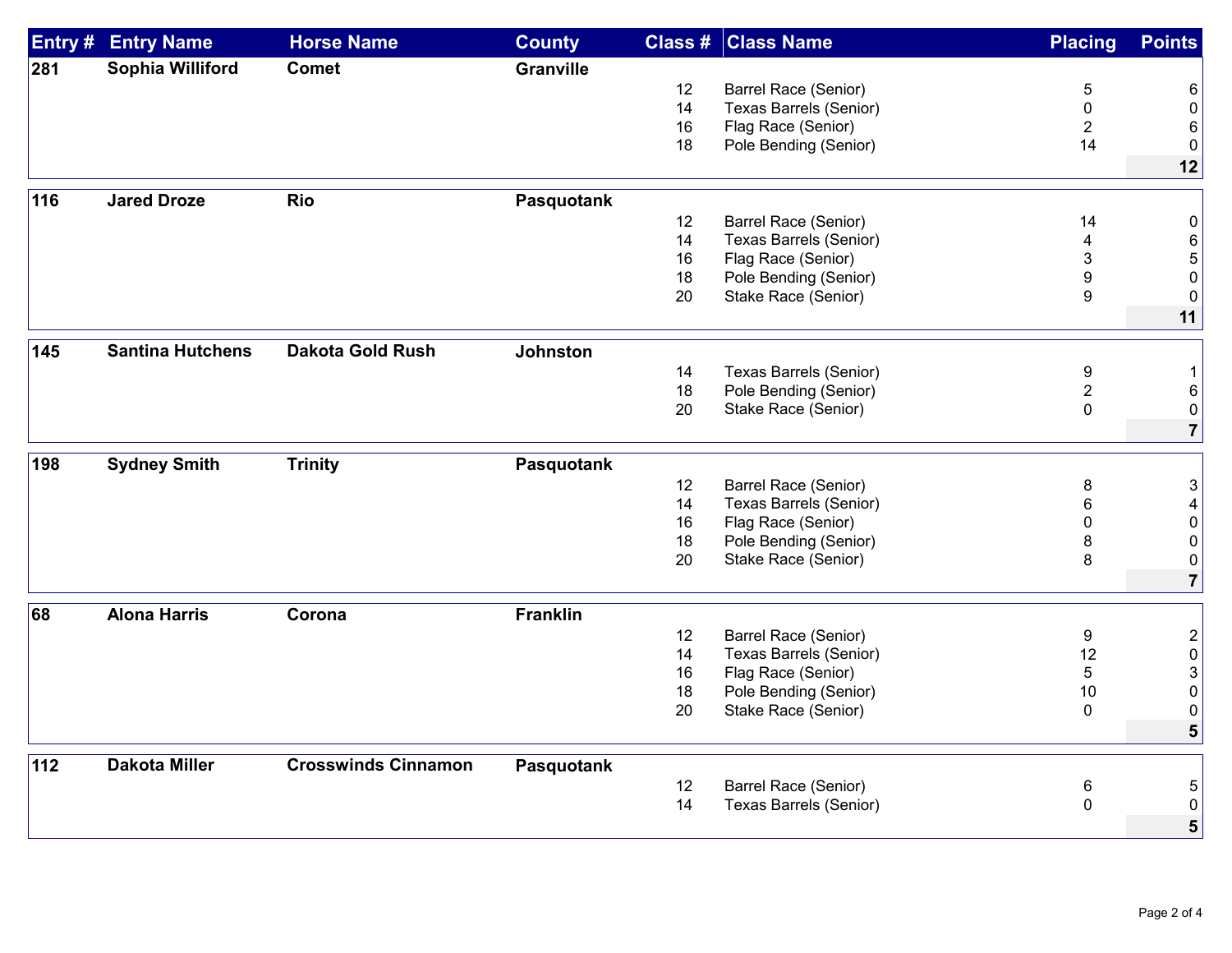| Entry # | <b>Entry Name</b>        | <b>Horse Name</b>          | <b>County</b>     | Class # | <b>Class Name</b>             | <b>Placing</b>      | <b>Points</b>                |
|---------|--------------------------|----------------------------|-------------------|---------|-------------------------------|---------------------|------------------------------|
| 113     | <b>Samantha King</b>     | <b>Carolina Whiskey</b>    | Pasquotank        |         |                               |                     |                              |
|         |                          |                            |                   | 12      | Barrel Race (Senior)          | 10                  |                              |
|         |                          |                            |                   | 14      | Texas Barrels (Senior)        | 0                   | 0                            |
|         |                          |                            |                   | 16      | Flag Race (Senior)            | 6                   | $\overline{\mathbf{c}}$      |
|         |                          |                            |                   | 18      | Pole Bending (Senior)         | 12                  | 0                            |
|         |                          |                            |                   | 20      | Stake Race (Senior)           | $\overline{7}$      | 0                            |
|         |                          |                            |                   |         |                               |                     | $\mathbf{3}$                 |
| 164     | <b>Savannah Lindsey</b>  | <b>Kings Diamond</b>       | <b>Cumberland</b> |         |                               |                     |                              |
|         |                          |                            |                   | 12      | Barrel Race (Senior)          | 13                  | 0                            |
|         |                          |                            |                   | 14      | <b>Texas Barrels (Senior)</b> | 8                   |                              |
|         |                          |                            |                   | 16      | Flag Race (Senior)            |                     | $\overline{\mathbf{c}}$<br>0 |
|         |                          |                            |                   | 18      |                               | 8<br>$\overline{7}$ | $\mathbf 1$                  |
|         |                          |                            |                   |         | Pole Bending (Senior)         |                     | $\mathbf{3}$                 |
|         |                          |                            |                   |         |                               |                     |                              |
| 61      | <b>Shyanne McLeod</b>    | <b>Bose</b>                | <b>Currituck</b>  |         |                               |                     |                              |
|         |                          |                            |                   | 12      | Barrel Race (Senior)          | 0                   | 0                            |
|         |                          |                            |                   | 14      | <b>Texas Barrels (Senior)</b> | 13                  | 0                            |
|         |                          |                            |                   | 16      | Flag Race (Senior)            | $\overline{7}$      | $\mathbf 1$                  |
|         |                          |                            |                   |         |                               |                     | $\mathbf{1}$                 |
| 132     | <b>Kyndalyn Powell</b>   | <b>Sweatheart's Gold</b>   | <b>Pitt</b>       |         |                               |                     |                              |
|         |                          |                            |                   | 12      | Barrel Race (Senior)          | 12                  | $\boldsymbol{0}$             |
|         |                          |                            |                   | 14      | Texas Barrels (Senior)        | 15                  | 0                            |
|         |                          |                            |                   | 16      | Flag Race (Senior)            | 9                   | 0                            |
|         |                          |                            |                   | 18      | Pole Bending (Senior)         | 13                  | 0                            |
|         |                          |                            |                   | 20      | Stake Race (Senior)           | 6                   |                              |
|         |                          |                            |                   |         |                               |                     | 1                            |
| 77      | <b>Josie Correll</b>     | Captain                    | Rowan             |         |                               |                     |                              |
|         |                          |                            |                   | 12      | Barrel Race (Senior)          | 18                  | 0                            |
|         |                          |                            |                   | 14      | <b>Texas Barrels (Senior)</b> | 14                  | 0                            |
|         |                          |                            |                   |         |                               |                     | 0                            |
|         | <b>Abbigale Callahan</b> | <b>More Grace Than The</b> |                   |         |                               |                     |                              |
| 90      |                          | <b>Others</b>              | <b>Carteret</b>   |         |                               |                     |                              |
|         |                          |                            |                   | 12      | Barrel Race (Senior)          | 17                  | $\boldsymbol{0}$             |
|         |                          |                            |                   | 14      | <b>Texas Barrels (Senior)</b> | $10$                | $\pmb{0}$                    |
|         |                          |                            |                   |         |                               |                     | 0                            |
| 96      | <b>Bailey Privette</b>   | <b>Buster</b>              | <b>Franklin</b>   |         |                               |                     |                              |
|         |                          |                            |                   | 12      | Barrel Race (Senior)          | 11                  | 0                            |
|         |                          |                            |                   |         |                               |                     | $\mathbf 0$                  |
|         |                          |                            |                   |         |                               |                     |                              |